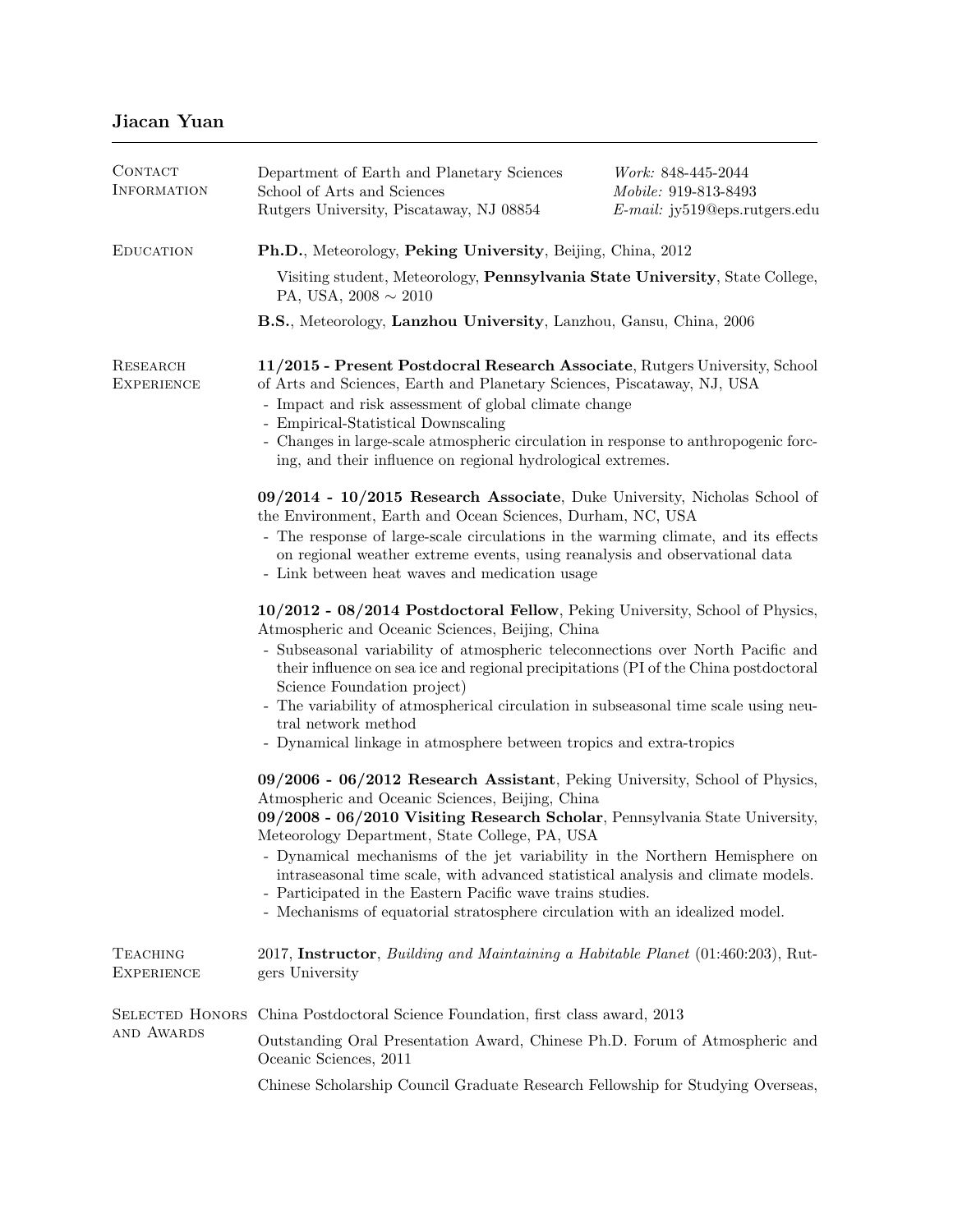2008, 2009, 2010

Outstanding Bachelor of Science Award, Lanzhou University, 2006

"Chun-Tsung" Scholar Undergraduate Research Fellowship, funded by Tsung-Dao Lee, 2005

## J. Yuan, S. B. Feldstein, S. Lee and B. Tan (2011): The relationship between the North Atlantic jet and tropical convection over the Indian and western Pacific Oceans. J. Climate, 24, 6100-6113.

- P. Zhou, L. Suo, J. Yuan, B. Tan (2012): The East Pacific Wavetrain, Its Variability and Impact on the Atmospheric Circulation in the Boreal Winter. Adv. Atmos. Sci., 29 (3), 471-483
- J. Yuan, S. Lee and B. Tan (2013): Observational evidence for the mechanism of the poleward propagation of zonal wind anomalies over the North Atlantic. Quart. J. Roy. Meteorl. Soc., 139(673):992-998, doi: 10.1002/qj.2010
- B. Tan, J. Yuan, Y. Dai, S. B. Feldstein and S. Lee (2015): The linkage between the Eastern Pacific teleconnection pattern and convective heating over the tropical western Pacific.J. Climate, 28, 5783-5794
- J. Yuan, B. Tan, S. B. Feldstein and S. Lee (2015): Wintertime North Pacific teleconnection patterns: seasonal and interannual variability. *J. Climate*, 28: 8247-8263
- J. Yuan, W. Li and Y. Deng (2015): Amplified subtropical stationary waves in boreal summer and their implications on water extremes. Environ. Res. Lett., 10, 104009
- R. E. Kopp, R. Shwom, G. Wagner, and J. Yuan (2016). Tipping elements and climate-economic shocks: Pathways toward integrated assessment. Earth's Future, 4: 346-372
- J. Yuan, W. Li, R. E. Kopp, and Y. Deng (2018). Response of subtropical stationary waves and hydrological extremes to climate warming in boreal summer. J. Climate, in press.
- T. Carleton, M. Greenstone, S. Hsiang, A. Jina, R. Kopp, I. Nath, J. Rising, A. Rode, S. Seo, A. Viaene, **J. Yuan**, and A. Zhang (2018). Valuing the Global Mortality Consequences of Climate Change Accounting for Adaptation Costs and Benefits. Summer Institute 2018 Environmental and Energy Economics, accepted.
- R. Baker, T. Carleton, A. DAgostino, T. Foreman, M. Greenstone, S. Hsiang, A. Hultgren, A. Jina, R. Kopp, I. Nath, M. Pecenco, J. Rising, A. Rode, J. Yuan (2017). Human Productivity in a Warmer World: The Impact of Climate Change on the Global Workforce. In preparation.
- J. Yuan, S. B. Feldstein (2018). Connection between North Atlantic Oscillation and ENSO on the intraseasonal timescale. In preparation.
- J. Yuan, R. E. Kopp (2018). Probabilistic ensemble of global downscaled projections of future climate. In preparation.
- Seminar in Department of Environmental Sciences, Rutgers University, New Brunswick, NJ, United States. Amplified subtropical stationary waves in boreal summer and their implications on hydrological extremes. February 05, 2016
- SEAS Colloquium in Climate Science, Columbia University, New York City, NY, United States. Subseasonal variabilities of jet streams in boreal winter and their mechanisms, May 08, 2014

**INVITED LECTURES** 

**PUBLICATIONS**